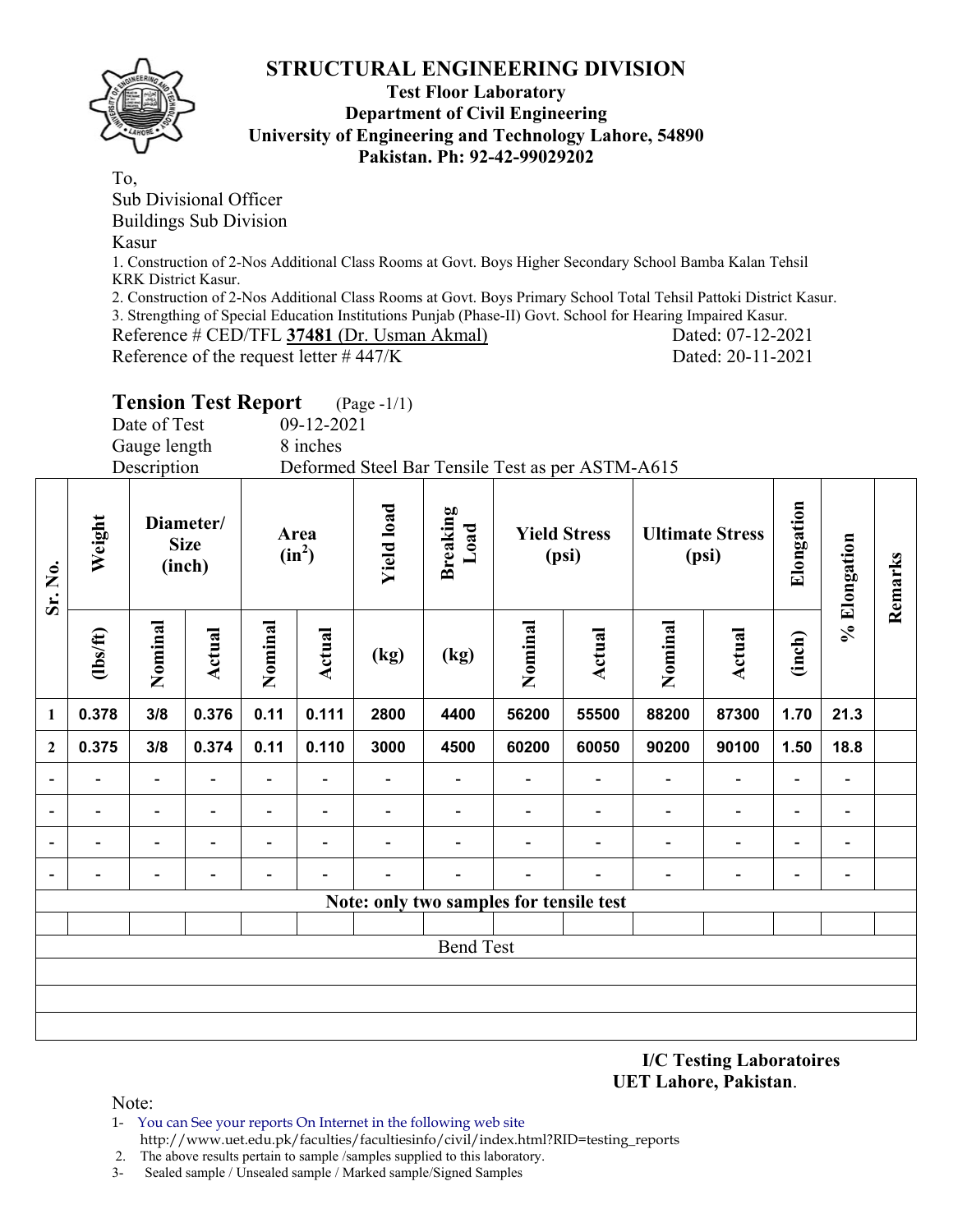

#### **Test Floor Laboratory Department of Civil Engineering University of Engineering and Technology Lahore, 54890 Pakistan. Ph: 92-42-99029202**

To, Sub Divisional Officer Buildings Sub Division Pattoki Construction of 2-Nos Additional Class Rooms at Govt. Primary School Bungha Sardar Kahan Tehsil Pattoki District Kasur (EMIS Code 35130128)

Reference # CED/TFL **37482** (Dr. Usman Akmal) Dated: 07-12-2021 Reference of the request letter # 680/P Dated: 18-09-2021

**Remarks** 

Remarks

|                  |                                     |              | <b>Tension Test Report</b>         |         |                                       | $(Page - 1/1)$ |                                                  |         |                              |                          |                                 |                |              |
|------------------|-------------------------------------|--------------|------------------------------------|---------|---------------------------------------|----------------|--------------------------------------------------|---------|------------------------------|--------------------------|---------------------------------|----------------|--------------|
|                  |                                     | Date of Test |                                    |         | 09-12-2021                            |                |                                                  |         |                              |                          |                                 |                |              |
|                  |                                     | Gauge length |                                    |         | 8 inches                              |                |                                                  |         |                              |                          |                                 |                |              |
|                  |                                     | Description  |                                    |         |                                       |                | Deformed Steel Bar Tensile Test as per ASTM-A615 |         |                              |                          |                                 |                |              |
| Sr. No.          | Weight                              |              | Diameter/<br><b>Size</b><br>(inch) |         | <b>Yield load</b><br>Area<br>$(in^2)$ |                | Breaking<br>Load                                 |         | <b>Yield Stress</b><br>(psi) |                          | <b>Ultimate Stress</b><br>(psi) | Elongation     | % Elongation |
|                  | Nominal<br>(1bs/ft)<br>0.376<br>3/8 |              | Actual                             | Nominal | Actual                                | (kg)           | (kg)                                             | Nominal | Actual                       | Nominal                  | <b>Actual</b>                   | (inch)         |              |
| $\mathbf{1}$     |                                     |              | 0.375                              | 0.11    | 0.111                                 | 3100           | 4600                                             | 62200   | 61800                        | 92200                    | 91700                           | 1.50           | 18.8         |
| $\boldsymbol{2}$ | 0.373                               | 3/8          | 0.374                              | 0.11    | 0.110                                 | 2900           | 4400                                             | 58200   | 58290                        | 88200                    | 88500                           | 1.70           | 21.3         |
|                  |                                     |              |                                    |         |                                       |                |                                                  |         |                              |                          |                                 |                |              |
|                  |                                     |              |                                    |         |                                       |                |                                                  |         |                              | $\overline{\phantom{0}}$ |                                 | $\blacksquare$ |              |
|                  |                                     |              |                                    |         |                                       |                |                                                  |         |                              |                          |                                 |                |              |
|                  |                                     |              |                                    |         |                                       |                |                                                  |         |                              |                          |                                 |                |              |
|                  |                                     |              |                                    |         |                                       |                | Note: only two samples for tensile test          |         |                              |                          |                                 |                |              |
|                  |                                     |              |                                    |         |                                       |                |                                                  |         |                              |                          |                                 |                |              |
|                  |                                     |              |                                    |         |                                       |                | <b>Bend Test</b>                                 |         |                              |                          |                                 |                |              |
|                  |                                     |              |                                    |         |                                       |                |                                                  |         |                              |                          |                                 |                |              |
|                  |                                     |              |                                    |         |                                       |                |                                                  |         |                              |                          |                                 |                |              |

**I/C Testing Laboratoires UET Lahore, Pakistan**.

- 1- You can See your reports On Internet in the following web site http://www.uet.edu.pk/faculties/facultiesinfo/civil/index.html?RID=testing\_reports
- 2. The above results pertain to sample /samples supplied to this laboratory.
- 3- Sealed sample / Unsealed sample / Marked sample/Signed Samples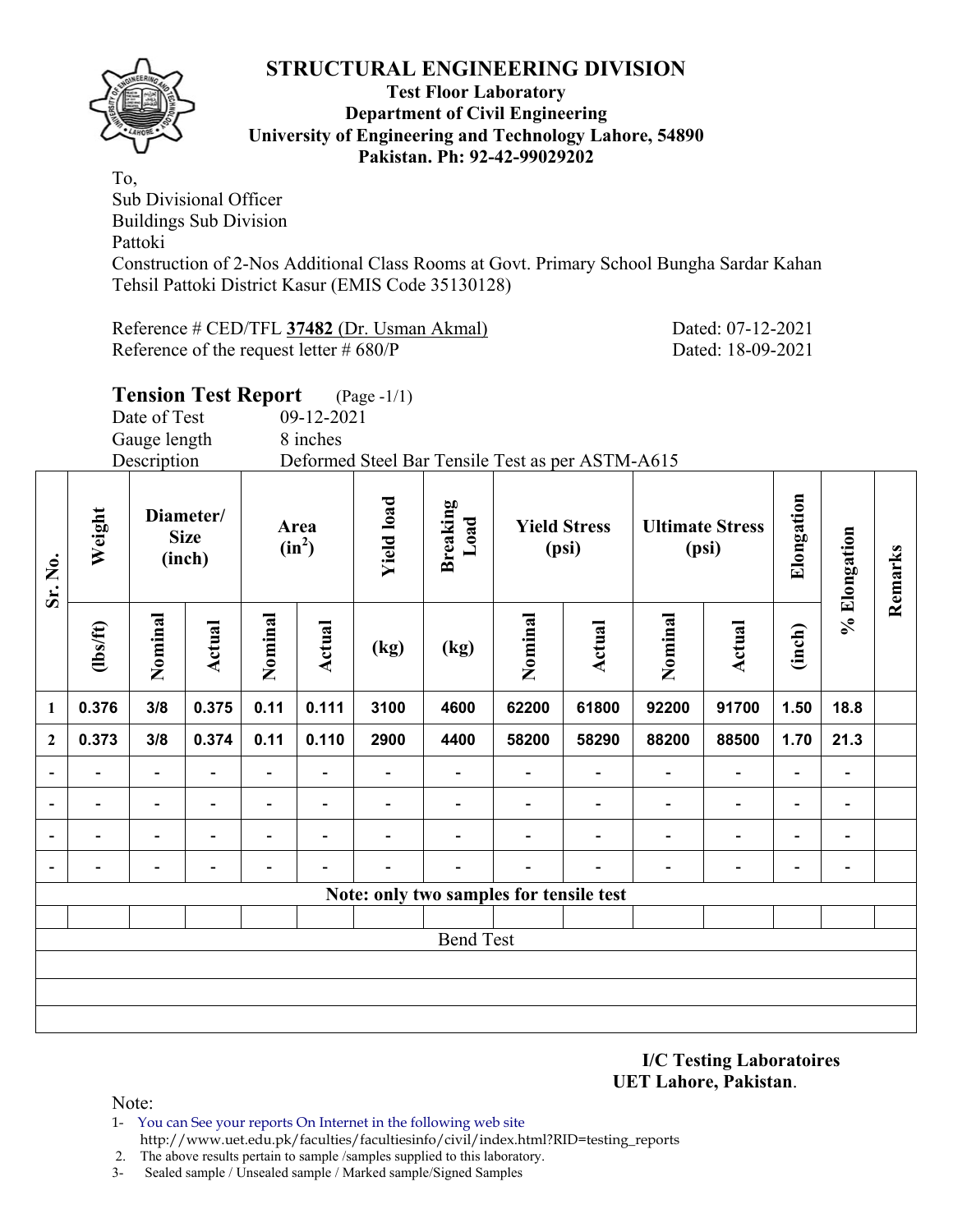

#### **Test Floor Laboratory Department of Civil Engineering University of Engineering and Technology Lahore, 54890 Pakistan. Ph: 92-42-99029202**

To, Sub Divisional Officer Lahore Canal Sub Division Lahore (Construction of Irrigation Engineering Academy Lahore)

Reference # CED/TFL **37483** (Dr. Usman Akmal) Dated: 07-12-2021 Reference of the request letter # 841/78w Dated: 20-11-2021

### **Tension Test Report** (Page -1/1) Date of Test 09-12-2021 Gauge length 8 inches Description Deformed Steel Bar Tensile and Bend Test as per ASTM-A615

| Sr. No.      | Weight                                        |                          | Diameter/<br><b>Size</b> |                          | Area<br>$(in^2)$ | <b>Yield load</b> | <b>Breaking</b><br>Load |         | <b>Yield Stress</b><br>(psi)                                    |         | <b>Ultimate Stress</b><br>(psi) | Elongation     | % Elongation   | Remarks                |
|--------------|-----------------------------------------------|--------------------------|--------------------------|--------------------------|------------------|-------------------|-------------------------|---------|-----------------------------------------------------------------|---------|---------------------------------|----------------|----------------|------------------------|
|              | (1bs/ft)                                      | Nominal<br>$(\#)$        | Actual<br>(inch)         | Nominal                  | Actual           | (kg)              | (kg)                    | Nominal | <b>Actual</b>                                                   | Nominal | <b>Actual</b>                   | (inch)         |                |                        |
| 1            | 0.383                                         | $\mathbf{3}$             | 0.378                    | 0.11                     | 0.112            | 3300              | 4700                    | 66200   | 64680                                                           | 94200   | 92200                           | 1.40           | 17.5           |                        |
| $\mathbf{2}$ | 0.386                                         | $\mathbf{3}$             | 0.380                    | 0.11                     | 0.113            | 3200              | 4700                    | 64200   | 62210                                                           | 94200   | 91400                           | 1.50           | 18.8           | Kamran<br><b>Steel</b> |
|              |                                               |                          |                          |                          |                  |                   |                         |         |                                                                 |         | $\overline{\phantom{0}}$        |                |                |                        |
|              |                                               | $\overline{\phantom{0}}$ |                          | $\overline{\phantom{0}}$ |                  |                   |                         |         |                                                                 |         | $\overline{\phantom{0}}$        | $\blacksquare$ | $\blacksquare$ |                        |
|              |                                               |                          |                          |                          |                  |                   |                         |         |                                                                 |         | $\overline{\phantom{0}}$        |                |                |                        |
|              |                                               |                          |                          |                          |                  |                   |                         |         |                                                                 |         |                                 |                |                |                        |
|              |                                               |                          |                          |                          |                  |                   |                         |         | Note: only two samples for tensile and one sample for bend test |         |                                 |                |                |                        |
|              |                                               |                          |                          |                          |                  |                   |                         |         |                                                                 |         |                                 |                |                |                        |
|              |                                               |                          |                          |                          |                  |                   | <b>Bend Test</b>        |         |                                                                 |         |                                 |                |                |                        |
|              | #3 Bar Bend Test Through 180° is Satisfactory |                          |                          |                          |                  |                   |                         |         |                                                                 |         |                                 |                |                |                        |
|              |                                               |                          |                          |                          |                  |                   |                         |         |                                                                 |         |                                 |                |                |                        |
|              |                                               |                          |                          |                          |                  |                   |                         |         |                                                                 |         |                                 |                |                |                        |

**I/C Testing Laboratoires UET Lahore, Pakistan**.

- 1- You can See your reports On Internet in the following web site http://www.uet.edu.pk/faculties/facultiesinfo/civil/index.html?RID=testing\_reports
- 2. The above results pertain to sample /samples supplied to this laboratory.
- 3- Sealed sample / Unsealed sample / Marked sample/Signed Samples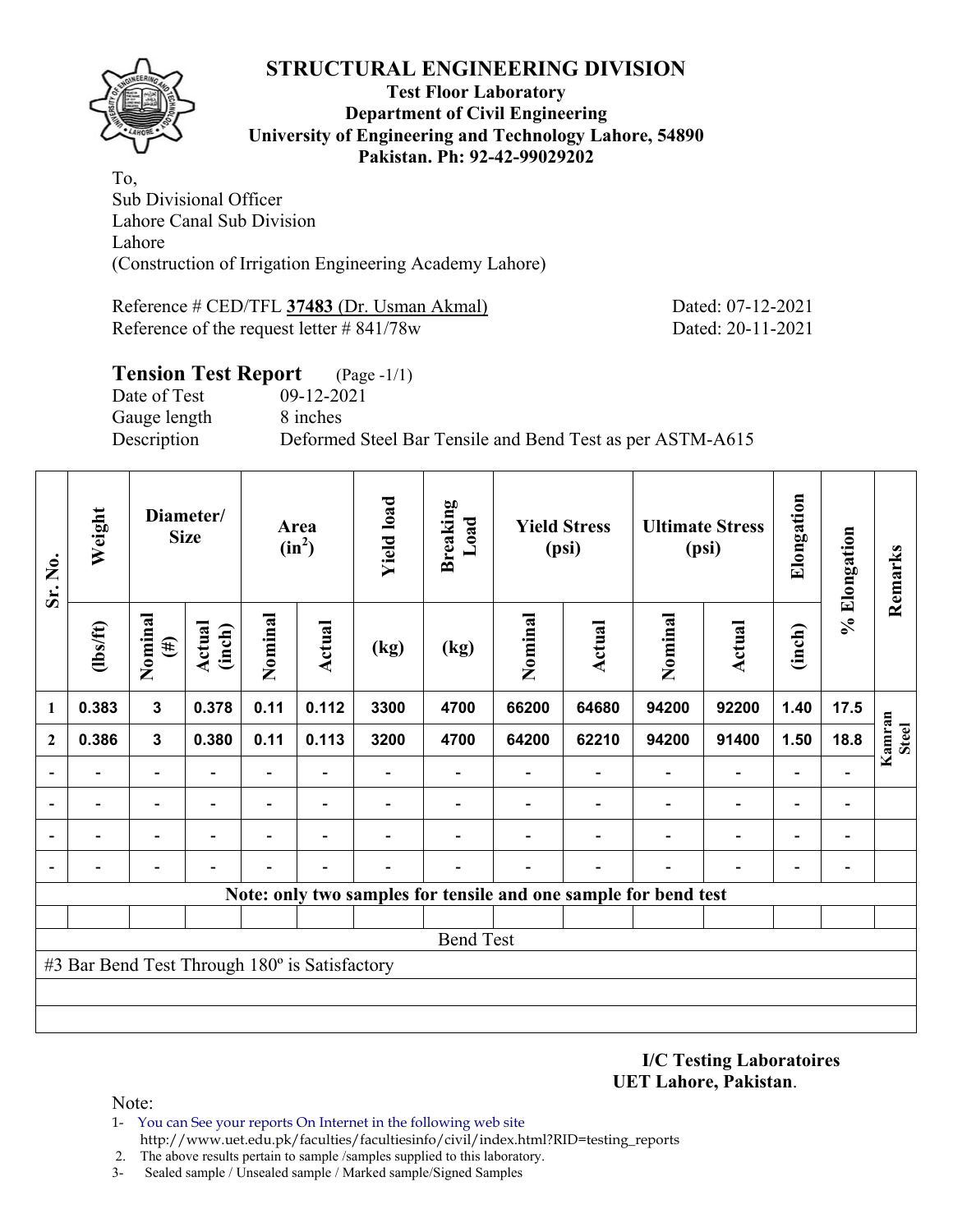

**Test Floor Laboratory Department of Civil Engineering University of Engineering and Technology Lahore, 54890 Pakistan. Ph: 92-42-99029202** 

To, M/S Main Brothers Precast (Pvt) Ltd Shahkot

Reference # CED/TFL **37485** (Dr. Usman Akmal) Dated: 07-12-2021 Reference of the request letter # MBP/UET/21/0826 Dated: 07-12-2021

| <b>Tension Test Report</b> (Page -1/1) |                      |
|----------------------------------------|----------------------|
| Date of Test                           | $09 - 12 - 2021$     |
| Gauge length                           | 8 inches             |
| Description                            | MS Wire Tensile Test |

| Sr. No.        | Weight |                         | Diameter/<br>size |                | Area<br>$\text{(mm}^2)$ | <b>Yield load</b>                      | <b>Breaking Load</b> | <b>Yield Stress</b><br>(MPa) | <b>Ultimate Stress</b><br>(MPa) | Elongation     | % Elongation   | Remarks |
|----------------|--------|-------------------------|-------------------|----------------|-------------------------|----------------------------------------|----------------------|------------------------------|---------------------------------|----------------|----------------|---------|
|                | (kg/m) | Nominal<br>(mm)         | Actual<br>(mm)    | Nominal        | <b>Actual</b>           | (kg)                                   | (kg)                 | <b>Actual</b>                | Actual                          | (inch)         |                |         |
| $\mathbf{1}$   | 0.150  | $\overline{\mathbf{5}}$ | 4.93              | --------       | 19.1                    | --------                               | 1160                 | -------                      | 596                             | 0.40           | 5.0            |         |
| $\blacksquare$ | -      | $\blacksquare$          | $\blacksquare$    | $\blacksquare$ | $\blacksquare$          | $\blacksquare$                         | $\blacksquare$       | $\blacksquare$               | $\blacksquare$                  | $\blacksquare$ | $\blacksquare$ |         |
|                |        |                         | $\blacksquare$    | ۰.             |                         |                                        | $\blacksquare$       |                              |                                 | $\blacksquare$ | ۰              |         |
|                |        | $\blacksquare$          |                   |                |                         |                                        |                      |                              |                                 |                |                |         |
|                |        | $\blacksquare$          |                   |                |                         |                                        |                      |                              |                                 |                |                |         |
| $\blacksquare$ |        | Ξ.                      | $\blacksquare$    |                |                         |                                        | ٠                    |                              |                                 |                | $\blacksquare$ |         |
|                |        |                         |                   |                |                         | Note: only one sample for tensile test |                      |                              |                                 |                |                |         |
|                |        |                         |                   |                |                         |                                        |                      |                              |                                 |                |                |         |
|                |        |                         |                   |                |                         | <b>Bend Test</b>                       |                      |                              |                                 |                |                |         |
|                |        |                         |                   |                |                         |                                        |                      |                              |                                 |                |                |         |
|                |        |                         |                   |                |                         |                                        |                      |                              |                                 |                |                |         |
|                |        |                         |                   |                |                         |                                        |                      |                              |                                 |                |                |         |

**I/C Testing Laboratoires UET Lahore, Pakistan**.

Note:

1- You can See your reports On Internet in the following web site http://www.uet.edu.pk/faculties/facultiesinfo/civil/index.html?RID=testing\_reports

2. The above results pertain to sample /samples supplied to this laboratory.

3- Sealed sample / Unsealed sample / Marked sample/Signed Samples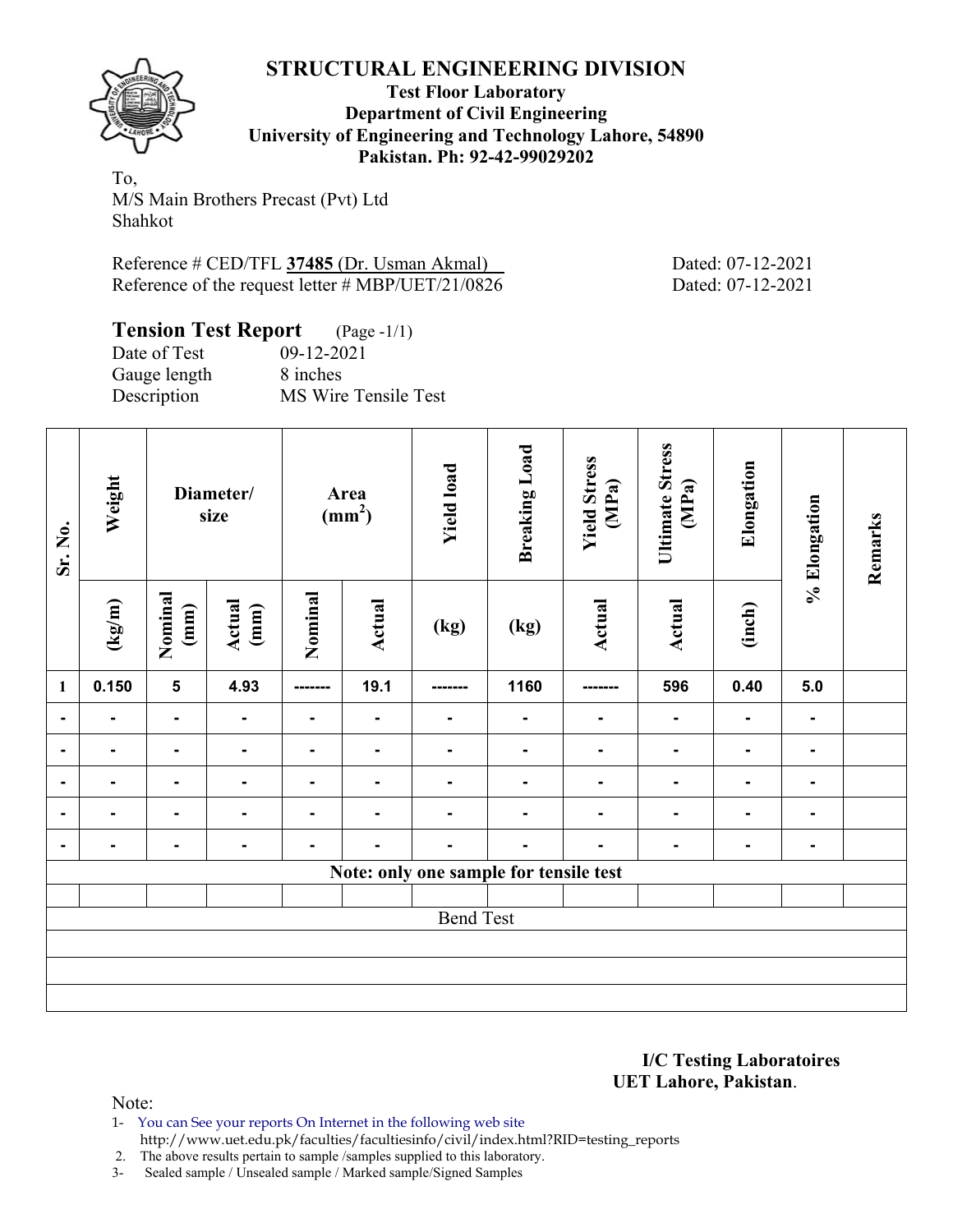

#### **Test Floor Laboratory Department of Civil Engineering University of Engineering and Technology Lahore, 54890 Pakistan. Ph: 92-42-99029202**

To, Assistant Project Director PMU-SBP Completion of International Tennis Arena Lahore (GS # 552)

Reference # CED/TFL **37489** (Dr. Usman Akmal) Dated: 08-12-2021 Reference of the request letter # APD/PMU/SBP/LHR/21/186 Dated: 07-12-2021

## **Tension Test Report** (Page -1/1)

Date of Test 09-12-2021 Gauge length 8 inches

Description Deformed Steel Bar Tensile and Bend Test as per ASTM-A615

| Sr. No.        | Weight   |                          | Diameter/<br><b>Size</b><br>(inch) |                | Area<br>$(in^2)$ | <b>Yield load</b>                                   | <b>Breaking</b><br>Load |         | <b>Yield Stress</b><br>(psi) |                                                                 | <b>Ultimate Stress</b><br>(psi) | Elongation               | % Elongation             | Remarks |
|----------------|----------|--------------------------|------------------------------------|----------------|------------------|-----------------------------------------------------|-------------------------|---------|------------------------------|-----------------------------------------------------------------|---------------------------------|--------------------------|--------------------------|---------|
|                | (1bs/ft) | Nominal                  | Actual                             | Nominal        | <b>Actual</b>    | (kg)                                                | (kg)                    | Nominal | Actual                       | Nominal                                                         | Actual                          | (inch)                   |                          |         |
| 1              | 0.380    | 3/8                      | 0.377                              | 0.11           | 0.112            | 3800                                                | 4900                    | 76200   | 74900                        | 98200                                                           | 96600                           | 1.20                     | 15.0                     |         |
| $\mathbf{2}$   | 0.382    | 3/8                      | 0.378                              | 0.11           | 0.112            | 3900                                                | 5000                    | 78200   | 76650                        | 100200                                                          | 98300                           | 1.30                     | 16.3                     |         |
|                |          | $\overline{\phantom{0}}$ |                                    |                |                  |                                                     |                         |         |                              |                                                                 | $\overline{\phantom{0}}$        | $\overline{\phantom{0}}$ |                          |         |
| $\blacksquare$ | -        | $\blacksquare$           | $\blacksquare$                     |                | $\blacksquare$   |                                                     |                         |         |                              | $\blacksquare$                                                  | $\overline{a}$                  | $\overline{\phantom{0}}$ | $\overline{\phantom{0}}$ |         |
|                | -        | $\blacksquare$           |                                    | $\blacksquare$ | $\blacksquare$   |                                                     |                         |         |                              | ۰                                                               | $\overline{a}$                  | $\overline{\phantom{0}}$ |                          |         |
|                |          | -                        |                                    |                | $\blacksquare$   |                                                     |                         |         | $\overline{\phantom{0}}$     |                                                                 | $\overline{a}$                  | $\overline{a}$           |                          |         |
|                |          |                          |                                    |                |                  |                                                     |                         |         |                              | Note: only two samples for tensile and one sample for bend test |                                 |                          |                          |         |
|                |          |                          |                                    |                |                  |                                                     |                         |         |                              |                                                                 |                                 |                          |                          |         |
|                |          |                          |                                    |                |                  |                                                     | <b>Bend Test</b>        |         |                              |                                                                 |                                 |                          |                          |         |
|                |          |                          |                                    |                |                  | 3/8" Dia Bar Bend Test Through 180° is Satisfactory |                         |         |                              |                                                                 |                                 |                          |                          |         |
|                |          |                          |                                    |                |                  |                                                     |                         |         |                              |                                                                 |                                 |                          |                          |         |
|                |          |                          |                                    |                |                  |                                                     |                         |         |                              |                                                                 |                                 |                          |                          |         |

**I/C Testing Laboratoires UET Lahore, Pakistan**.

- 1- You can See your reports On Internet in the following web site http://www.uet.edu.pk/faculties/facultiesinfo/civil/index.html?RID=testing\_reports
- 2. The above results pertain to sample /samples supplied to this laboratory.
- 3- Sealed sample / Unsealed sample / Marked sample/Signed Samples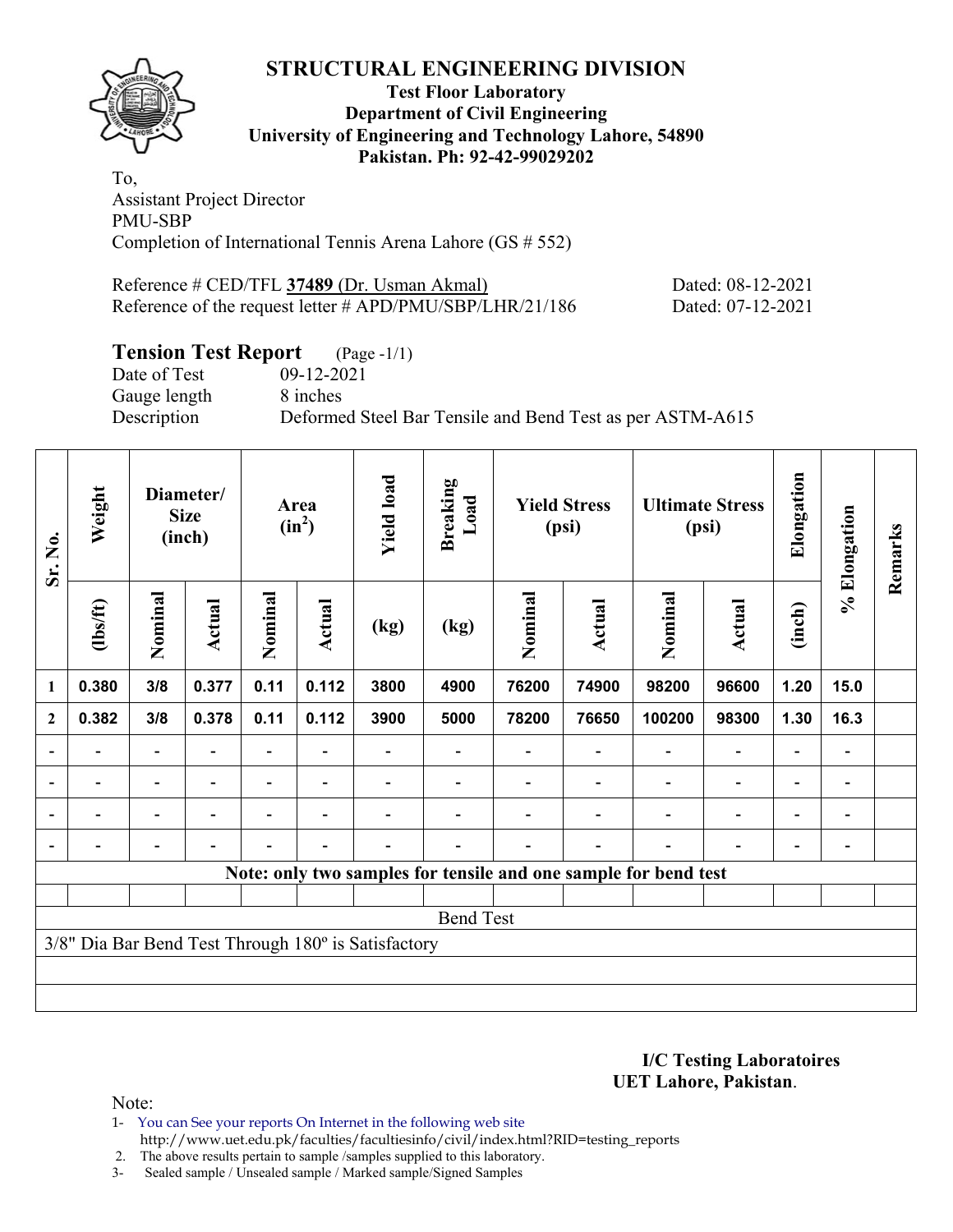

#### **Test Floor Laboratory Department of Civil Engineering University of Engineering and Technology Lahore, 54890 Pakistan. Ph: 92-42-99029202**

To, Sub Divisional Officer Highway Sub Division Sialkot (Construction of flyover at Shahabpura Chowk Defence Road on Sialkot Wazirabad Road)

Reference # CED/TFL **37490** (Dr. Usman Akmal) Dated: 08-12-2021 Reference of the request letter # 1093/S Dated: 15-11-2021

| <b>Tension Test Report</b> (Page -1/1) |                                                           |
|----------------------------------------|-----------------------------------------------------------|
| Date of Test                           | 09-12-2021                                                |
| Gauge length                           | 8 inches                                                  |
| Description                            | Deformed Steel Bar Tensile and Bend Test as per ASTM-A615 |
|                                        |                                                           |

| Sr. No.                  | Weight                                        |                          | Diameter/<br><b>Size</b> |                          | Area<br>$(in^2)$ | <b>Yield load</b> | <b>Breaking</b><br>Load |                                                                   | <b>Yield Stress</b><br>(psi) |                          | <b>Ultimate Stress</b><br>(psi) | Elongation               | % Elongation                 | Remarks |
|--------------------------|-----------------------------------------------|--------------------------|--------------------------|--------------------------|------------------|-------------------|-------------------------|-------------------------------------------------------------------|------------------------------|--------------------------|---------------------------------|--------------------------|------------------------------|---------|
|                          | (1bs/ft)                                      | Nominal<br>$(\#)$        | <b>Actual</b><br>(inch)  | Nominal                  | Actual           | (kg)              | (kg)                    | Nominal                                                           | Actual                       | Nominal                  | <b>Actual</b>                   | (inch)                   |                              |         |
| 1                        | 0.375                                         | 3                        | 0.375                    | 0.11                     | 0.110            | 3900              | 5100                    | 78200                                                             | 77980                        | 102200                   | 102000                          | 1.10                     | 13.8                         |         |
| $\mathbf{2}$             | 0.376                                         | $\mathbf{3}$             | 0.375                    | 0.11                     | 0.110            | 3800              | 4900                    | 76200                                                             | 75860                        | 98200                    | 97900                           | 1.00                     | 12.5                         |         |
| 3                        | 0.375                                         | $\mathbf{3}$             | 0.374                    | 0.11                     | 0.110            | 3900              | 5000                    | 78200                                                             | 78050                        | 100200                   | 100100                          | 0.90                     | 11.3                         |         |
| $\overline{\phantom{0}}$ |                                               | $\blacksquare$           |                          | Ξ.                       |                  |                   |                         |                                                                   |                              |                          | $\overline{\phantom{0}}$        | $\overline{\phantom{a}}$ | $\blacksquare$               |         |
|                          |                                               | $\overline{\phantom{0}}$ |                          | $\overline{\phantom{0}}$ | $\blacksquare$   |                   |                         |                                                                   |                              | $\overline{\phantom{0}}$ | $\overline{\phantom{0}}$        | $\overline{\phantom{a}}$ | $\qquad \qquad \blacksquare$ |         |
|                          |                                               | $\overline{\phantom{0}}$ |                          |                          |                  |                   |                         |                                                                   |                              |                          |                                 | $\overline{\phantom{a}}$ | $\overline{\phantom{0}}$     |         |
|                          |                                               |                          |                          |                          |                  |                   |                         | Note: only three samples for tensile and one sample for bend test |                              |                          |                                 |                          |                              |         |
|                          |                                               |                          |                          |                          |                  |                   |                         |                                                                   |                              |                          |                                 |                          |                              |         |
|                          |                                               |                          |                          |                          |                  |                   | <b>Bend Test</b>        |                                                                   |                              |                          |                                 |                          |                              |         |
|                          | #3 Bar Bend Test Through 180° is Satisfactory |                          |                          |                          |                  |                   |                         |                                                                   |                              |                          |                                 |                          |                              |         |
|                          |                                               |                          |                          |                          |                  |                   |                         |                                                                   |                              |                          |                                 |                          |                              |         |
|                          |                                               |                          |                          |                          |                  |                   |                         |                                                                   |                              |                          |                                 |                          |                              |         |

**I/C Testing Laboratoires UET Lahore, Pakistan**.

- 1- You can See your reports On Internet in the following web site http://www.uet.edu.pk/faculties/facultiesinfo/civil/index.html?RID=testing\_reports
- 2. The above results pertain to sample /samples supplied to this laboratory.
- 3- Sealed sample / Unsealed sample / Marked sample/Signed Samples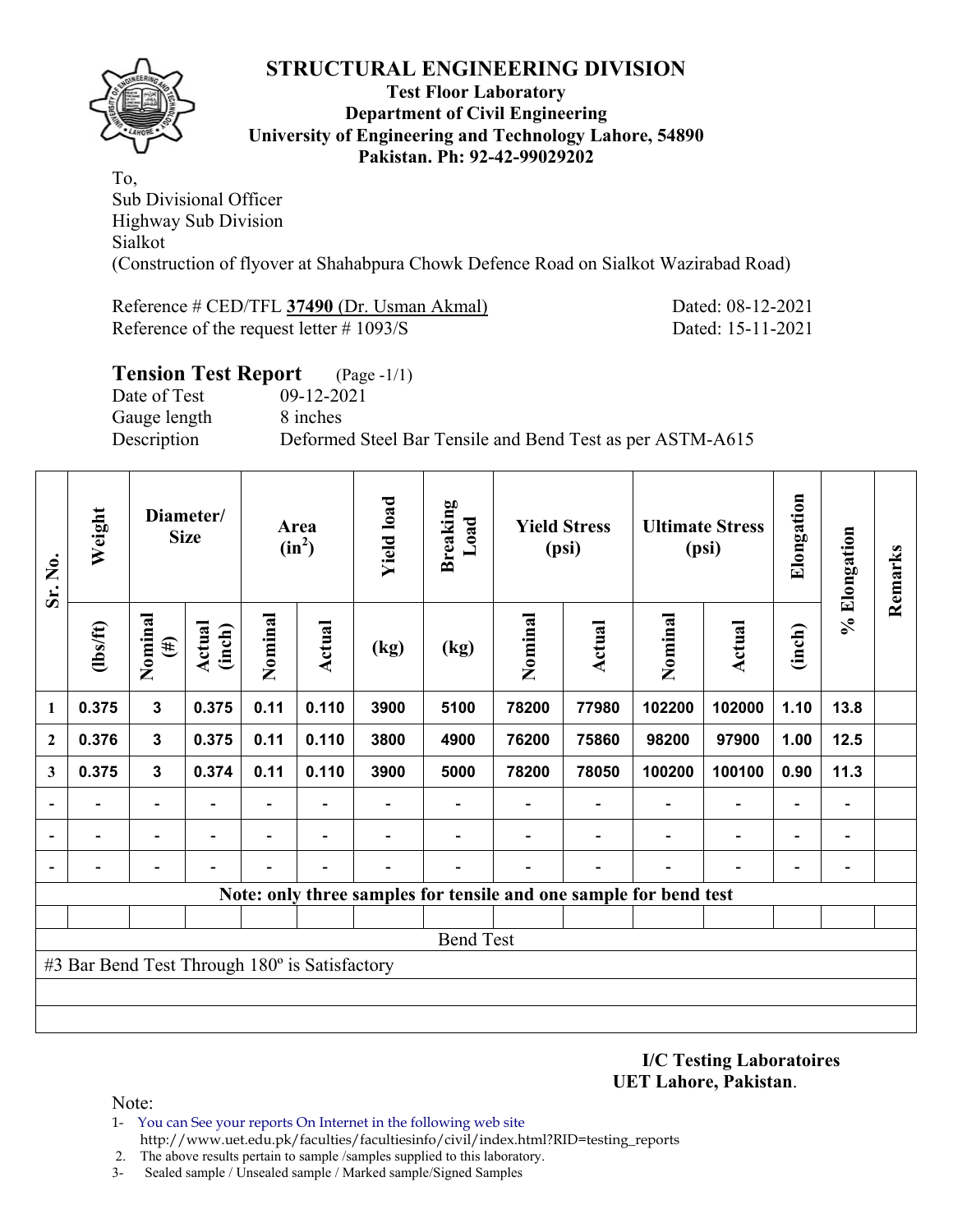

**Sr. No.** 

#### **Test Floor Laboratory Department of Civil Engineering University of Engineering and Technology Lahore, 54890 Pakistan. Ph: 92-42-99029202**

To, Sub Divisional Officer Buildings Sub Division no. 8 Lahore Upgradation of Government Elementary School Custom Academy Lahore to High Level (Construction of 3-Nos Class Room with Stair Hall and Mumty) Upgradation of Government Primary School Luck Line to Middle Level, Lahore (Construction of 4-Nos Class and Toilet Block) Reference # CED/TFL **37492** (Dr. Usman Akmal) Dated: 08-12-2021 Reference of the request letter  $#221-22/8^{\text{th}}$  Dated: 11-11-2021 **Tension Test Report** (Page -1/1) Date of Test 09-12-2021 Gauge length 8 inches Description Deformed Steel Bar Tensile Test as per ASTM-A615 **Elongation Yield load**  Elongation **Yield load Breaking Weight Diameter/ Load Area Yield Stress Ultimate Stress % Elongation**  % Elongation **Size**   $(in^2)$ **(psi) (psi) Remarks**  Remarks **(inch) Nominal Nominal Nominal Nominal**  Nominal Nominal **(lbs/ft) Actual**  Nomina Nomina **Actual (inch) Actual Actual (kg) (kg) 1 0.371 3/8 0.372 0.11 0.109 2900 4300 58200 58670 86200 87000 1.60 20.0 2 0.373 3/8 0.373 0.11 0.110 3000 4400 60200 60370 88200 88600 1.50 18.8 - - - - - - - - - - - - - - - - - - - - - - - - - - - - - - - - - - - - - - - - - - - - - - - - - - - - - - - - Note: only two samples for tensile test** Bend Test

> **I/C Testing Laboratoires UET Lahore, Pakistan**.

- 1- You can See your reports On Internet in the following web site http://www.uet.edu.pk/faculties/facultiesinfo/civil/index.html?RID=testing\_reports
- 2. The above results pertain to sample /samples supplied to this laboratory.
- 3- Sealed sample / Unsealed sample / Marked sample/Signed Samples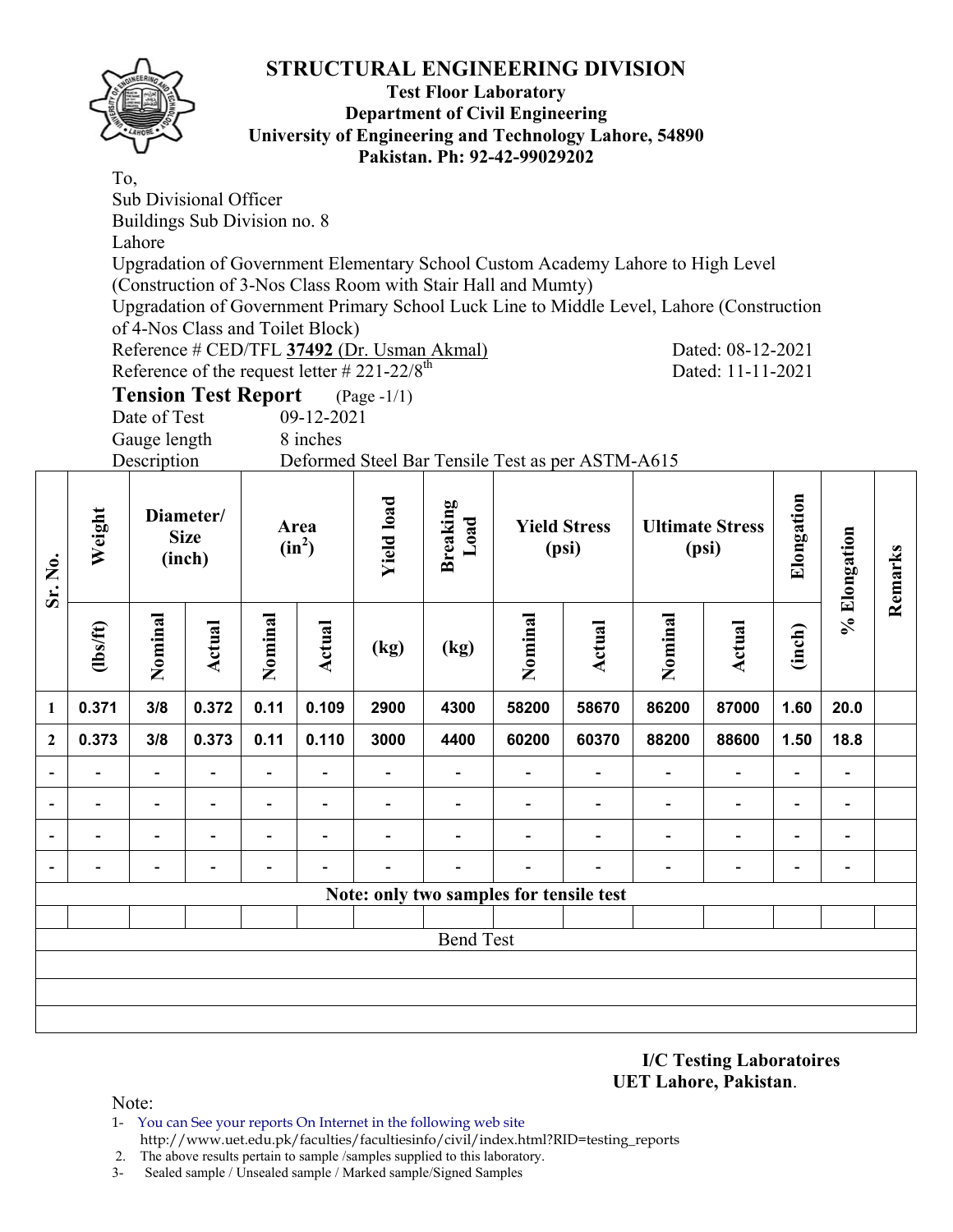**Test Floor Laboratory Department of Civil Engineering University of Engineering and Technology Lahore, 54890 Pakistan. Ph: 92-42-99029202** 

To, Manager Monitoring & Coordination Shajar Roads Limited Dualization of Sheikhupura - Gujranwala Road

Reference # CED/TFL **37493** (Dr. Usman Akmal) Dated: 08-12-2021 Reference of the request letter # MMC/SRL/SGRP/164 Dated: 06-12-2021

## **Tension Test Report** (Page -1/1)

Gauge length 8 inches

Date of Test 09-12-2021 Description Deformed Steel Bar Tensile and Bend Test as per ASTM-A615

| Sr. No.                  | Weight                   |                          | Diameter/<br><b>Size</b><br>(mm) |         | Area<br>$(in^2)$         | <b>Yield load</b>                                   | <b>Breaking</b><br>Load                                         |         | <b>Yield Stress</b><br>(psi) |                          | <b>Ultimate Stress</b><br>(psi) | Elongation     | % Elongation                 | Remarks |
|--------------------------|--------------------------|--------------------------|----------------------------------|---------|--------------------------|-----------------------------------------------------|-----------------------------------------------------------------|---------|------------------------------|--------------------------|---------------------------------|----------------|------------------------------|---------|
|                          | $\frac{2}{10}$           | Nominal                  | Actual                           | Nominal | Actual                   | (kg)                                                | (kg)                                                            | Nominal | Actual                       | Nominal                  | Actual                          | (inch)         |                              |         |
| 1                        | 0.399                    | 10                       | 9.81                             | 0.12    | 0.117                    | 3600                                                | 5300                                                            | 66138   | 67690                        | 97370                    | 99700                           | 1.10           | 13.8                         |         |
| $\mathbf{2}$             | 0.399                    | 10                       | 9.82                             | 0.12    | 0.117                    | 3600                                                | 5300                                                            | 66138   | 67580                        | 97370                    | 99500                           | 1.00           | $12.5$                       |         |
| $\overline{\phantom{0}}$ | -                        | $\blacksquare$           | $\overline{\phantom{0}}$         |         |                          |                                                     |                                                                 |         | $\blacksquare$               | $\overline{\phantom{a}}$ | $\qquad \qquad \blacksquare$    | $\blacksquare$ | $\overline{\phantom{a}}$     |         |
|                          | $\overline{\phantom{0}}$ | $\overline{\phantom{0}}$ | $\overline{\phantom{0}}$         | Ξ.      | $\overline{\phantom{a}}$ |                                                     |                                                                 |         | $\overline{\phantom{a}}$     |                          | $\qquad \qquad \blacksquare$    | $\blacksquare$ | $\qquad \qquad \blacksquare$ |         |
|                          |                          | $\overline{\phantom{0}}$ | $\overline{\phantom{0}}$         |         | $\overline{\phantom{0}}$ |                                                     |                                                                 |         |                              |                          | $\overline{\phantom{a}}$        | $\blacksquare$ | $\qquad \qquad \blacksquare$ |         |
|                          |                          | $\overline{\phantom{0}}$ |                                  |         |                          |                                                     |                                                                 |         |                              |                          | $\overline{\phantom{0}}$        | $\blacksquare$ |                              |         |
|                          |                          |                          |                                  |         |                          |                                                     | Note: only two samples for tensile and one sample for bend test |         |                              |                          |                                 |                |                              |         |
|                          |                          |                          |                                  |         |                          |                                                     |                                                                 |         |                              |                          |                                 |                |                              |         |
|                          |                          |                          |                                  |         |                          |                                                     | <b>Bend Test</b>                                                |         |                              |                          |                                 |                |                              |         |
|                          |                          |                          |                                  |         |                          | 10mm Dia Bar Bend Test Through 180° is Satisfactory |                                                                 |         |                              |                          |                                 |                |                              |         |
|                          |                          |                          |                                  |         |                          |                                                     |                                                                 |         |                              |                          |                                 |                |                              |         |
|                          |                          |                          |                                  |         |                          |                                                     |                                                                 |         |                              |                          |                                 |                |                              |         |

**I/C Testing Laboratoires UET Lahore, Pakistan**.

- 1- You can See your reports On Internet in the following web site http://www.uet.edu.pk/faculties/facultiesinfo/civil/index.html?RID=testing\_reports
- 2. The above results pertain to sample /samples supplied to this laboratory.
- 3- Sealed sample / Unsealed sample / Marked sample/Signed Samples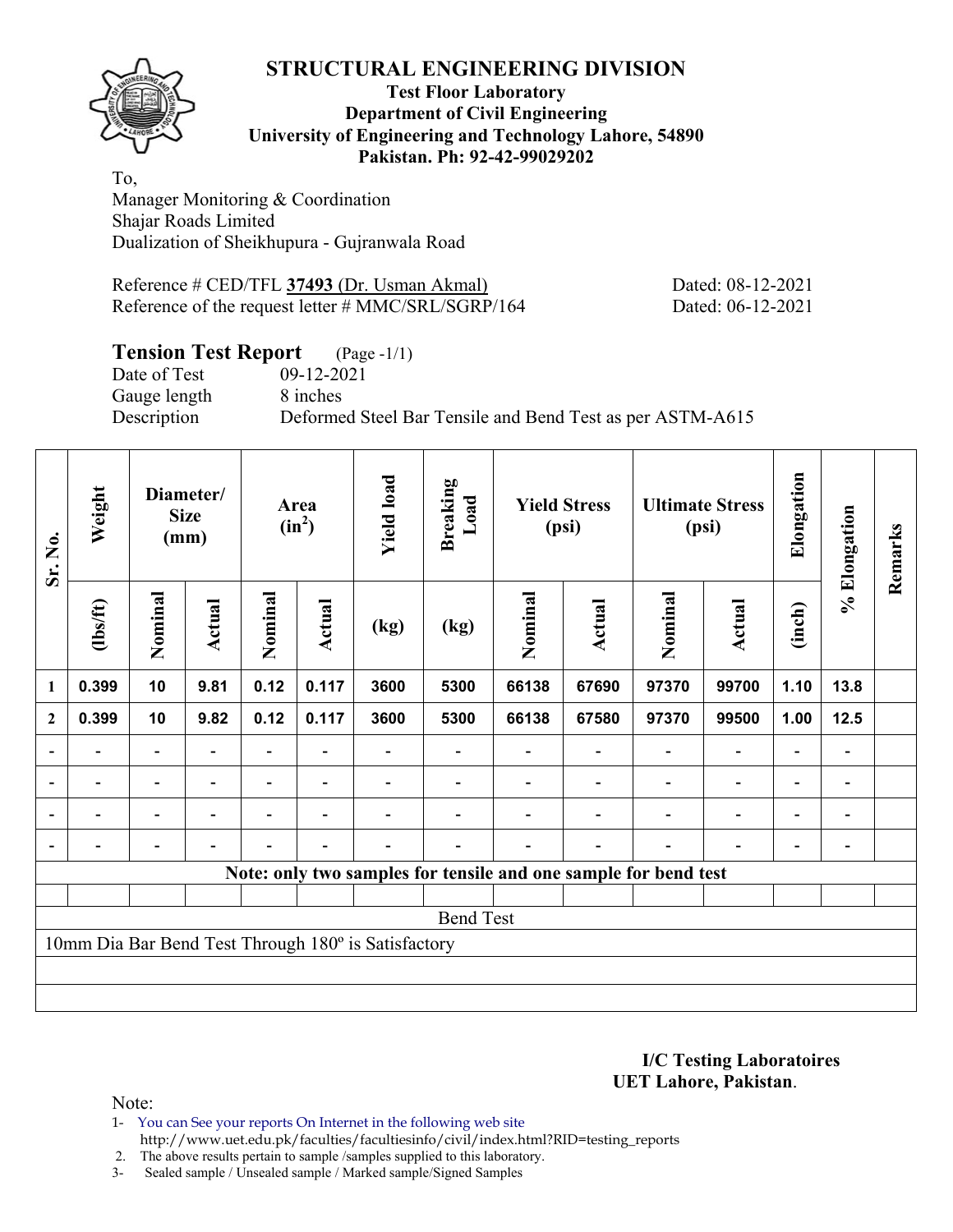

#### **Test Floor Laboratory Department of Civil Engineering University of Engineering and Technology Lahore, 54890 Pakistan. Ph: 92-42-99029202**

To, Sub Divisional Officer Buildings Sub Division Assembly, Lahore (Reconstruction of Pipal House A-Block, Lahore)

Reference # CED/TFL **37495** (Dr. Usman Akmal) Dated: 08-12-2021 Reference of the request letter # 901 Dated: 06-12-2021

## **Tension Test Report** (Page -1/1) Date of Test 09-12-2021 Gauge length 8 inches Description Deformed Steel Bar Tensile Test as per ASTM-A615

| Sr. No.                  | Weight                   |                              | Diameter/<br><b>Size</b><br>(inch) |                          | Area<br>$(in^2)$         | <b>Yield load</b>        | <b>Breaking</b><br>Load                 |                          | <b>Yield Stress</b><br>(psi) |                          | <b>Ultimate Stress</b><br>(psi) | Elongation               | % Elongation             | Remarks |
|--------------------------|--------------------------|------------------------------|------------------------------------|--------------------------|--------------------------|--------------------------|-----------------------------------------|--------------------------|------------------------------|--------------------------|---------------------------------|--------------------------|--------------------------|---------|
|                          | $\frac{2}{10}$           | Nominal                      | <b>Actual</b>                      | Nominal                  | Actual                   | (kg)                     | (kg)                                    | Nominal                  | Actual                       | Nominal                  | <b>Actual</b>                   | (inch)                   |                          |         |
| $\mathbf{1}$             | 0.374                    | 3/8                          | 0.374                              | 0.11                     | 0.110                    | 3300                     | 4800                                    | 66200                    | 66090                        | 96200                    | 96200                           | 1.60                     | 20.0                     |         |
| $\boldsymbol{2}$         | 0.374                    | 3/8                          | 0.374                              | 0.11                     | 0.110                    | 3200                     | 4800                                    | 64200                    | 64150                        | 96200                    | 96300                           | 1.40                     | 17.5                     |         |
| $\blacksquare$           | Ξ.                       | $\blacksquare$               | $\overline{\phantom{a}}$           | $\overline{\phantom{a}}$ | $\overline{\phantom{a}}$ | Ξ.                       | $\overline{\phantom{0}}$                | $\overline{\phantom{0}}$ | $\overline{\phantom{a}}$     | $\overline{\phantom{a}}$ | $\overline{\phantom{a}}$        | $\blacksquare$           | $\overline{\phantom{a}}$ |         |
| $\overline{a}$           | $\overline{\phantom{0}}$ | $\overline{\phantom{a}}$     | $\overline{\phantom{a}}$           | -                        | $\overline{\phantom{a}}$ |                          | $\overline{\phantom{0}}$                | $\overline{\phantom{0}}$ | $\overline{\phantom{a}}$     | $\overline{\phantom{0}}$ | $\overline{\phantom{a}}$        | $\overline{\phantom{a}}$ | $\overline{\phantom{a}}$ |         |
| $\overline{\phantom{a}}$ | -                        | -                            | $\blacksquare$                     | $\overline{\phantom{0}}$ | $\blacksquare$           | $\overline{\phantom{0}}$ | $\overline{\phantom{0}}$                |                          | ۰                            | $\overline{\phantom{0}}$ | $\overline{\phantom{a}}$        | Ξ.                       | $\overline{\phantom{a}}$ |         |
| $\overline{\phantom{a}}$ | -                        | $\qquad \qquad \blacksquare$ | $\qquad \qquad \blacksquare$       |                          | $\overline{\phantom{a}}$ | -                        | $\overline{\phantom{0}}$                | -                        | $\overline{\phantom{a}}$     |                          | $\overline{\phantom{a}}$        | -                        | $\blacksquare$           |         |
|                          |                          |                              |                                    |                          |                          |                          | Note: only two samples for tensile test |                          |                              |                          |                                 |                          |                          |         |
|                          |                          |                              |                                    |                          |                          |                          |                                         |                          |                              |                          |                                 |                          |                          |         |
|                          |                          |                              |                                    |                          |                          |                          | <b>Bend Test</b>                        |                          |                              |                          |                                 |                          |                          |         |
|                          |                          |                              |                                    |                          |                          |                          |                                         |                          |                              |                          |                                 |                          |                          |         |
|                          |                          |                              |                                    |                          |                          |                          |                                         |                          |                              |                          |                                 |                          |                          |         |
|                          |                          |                              |                                    |                          |                          |                          |                                         |                          |                              |                          |                                 |                          |                          |         |

**I/C Testing Laboratoires UET Lahore, Pakistan**.

- 1- You can See your reports On Internet in the following web site http://www.uet.edu.pk/faculties/facultiesinfo/civil/index.html?RID=testing\_reports
- 2. The above results pertain to sample /samples supplied to this laboratory.
- 3- Sealed sample / Unsealed sample / Marked sample/Signed Samples